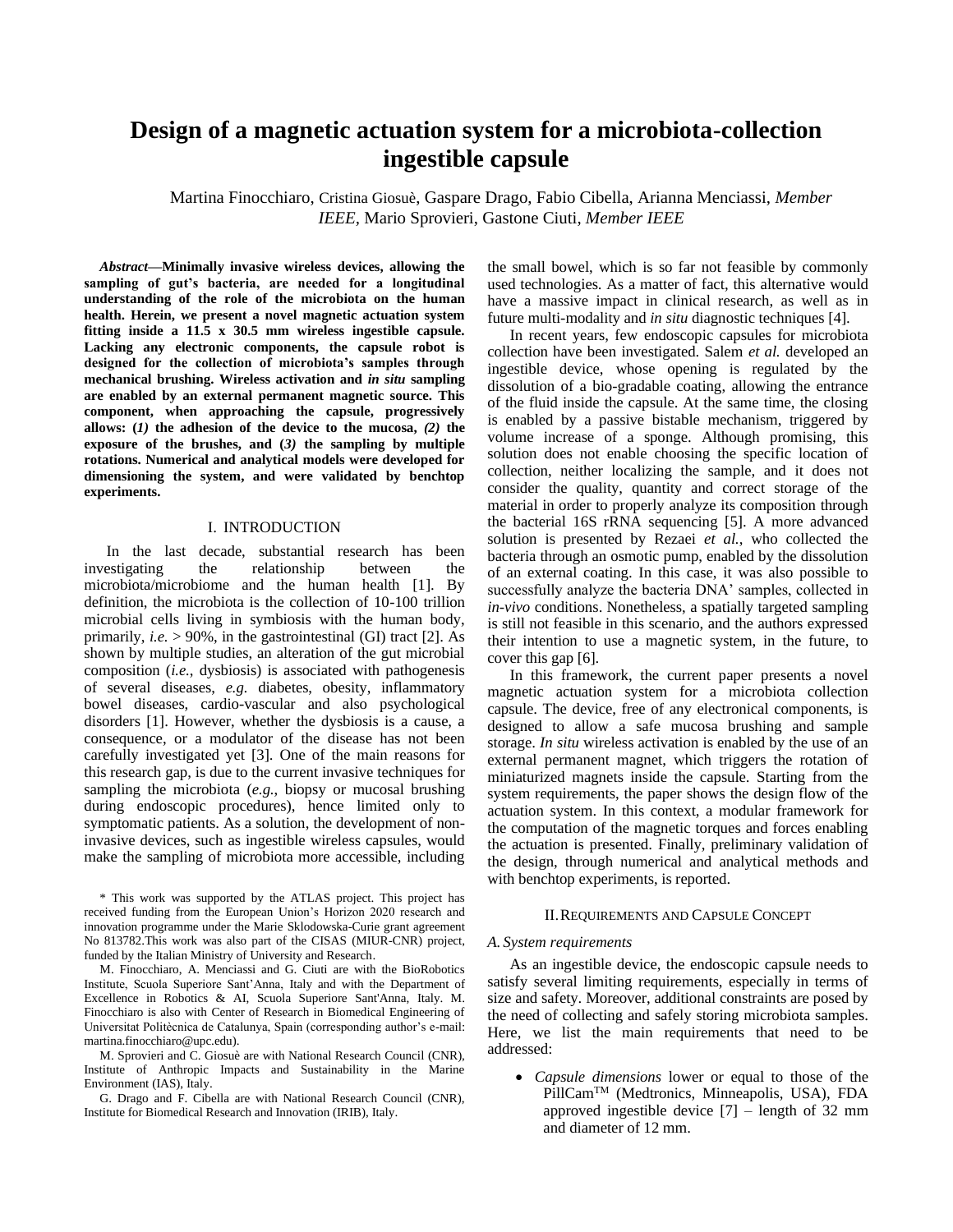- *Localization and wireless activation* of the sampling process in specific and selected locations.
- *Safety* of the device, avoiding protruding parts, loss of components or electromagnetic-associated risks.
- *Volume of the collected sample* sufficient for RNA sequencing analysis – equal or higher to 18 mg [8].
- *Appropriate storage* of the collected sample inside the capsule. In current clinical practise, the microbiota sample is stored in a RNAlater stabilization solution to avoid degradation, right after the collection (1:5 = volumes of RNA later<sup>TM</sup>: tissue). Parallel researches are investigating the need of the preserving solution right after collection of the sample, or if it can be added few hours later, when the capsule is expulsed [9].
- *Collection of at least two simultaneous samples* for region of interest to enable a more robust analysis.

# *B. Capsule concept*

Given the small volume available inside a pill-size ingestible capsule (*i.e.*, around 2 mL), the use of standard mechatronic systems (*i.e.*, motors, drivers, electronic boards, batteries) poses several challenges. Moreover, safety issues related to the ingestion of electrical components impose additional limitations. As a solution, our design is built upon an actuation system made of only passive components, operated remotely by an external permanent magnet. As shown in Fig. 1, the mechanism fits inside a 11.5 x 30.5 mm capsule and allows the microbiota sampling through luminal brushing. This clinical technique provides the best proportion of bacteria to host DNA with respect to the other sampling methods, without involving any bleeding [9]. In our case, the specimen is collected with the capsule using two rotating brushes (Fig. 1.d-e*)*. Each component has an external surface with comparable dimension (*i.e.*, 50 mm²) to those used in clinics (*i.e.*, Cook Medical Cythology brush). Each brush, once collected the tissue, stores it inside a separate reservoir, which is sized to house the correct volume of RNAlater<sup>TM</sup> (*i.e.*, at least 5 times the volume of the sample). In fact, even though the mandatory use of a preservation solution is under investigation, authors decided to guarantee the needed space inside the capsule. Two gates cover the brushes; their opening, together with the sampling process, are controlled remotely (Fig. 1.d).

Finally, five N52 NdFeB internal permanent magnets (IPMs) constitutes the capsule's actuation system (Fig. 1.c-e). In particular, two of them have a hemispherical shape, and are fixed at the two ends of the capsule. Whereas two diametrically-magnetized hollow cylinders are mounted on a

TABLE 1. MAIN DESIGN SPECIFICATIONS

| <b>Specifications</b>  | <b>Values</b>                         |  |
|------------------------|---------------------------------------|--|
| Capsule dimension      | $11.5 \times 30.5 \text{ mm}$         |  |
| Brush external surface | 50 mm <sup>2</sup> each               |  |
| Reservoir size         | $261$ mm <sup>3</sup> each            |  |
| Number of samples      |                                       |  |
|                        | IPM <sub>1.5</sub> : R=5.25           |  |
| IPMs dimensions [mm]   | IPM <sub>3</sub> : D=10, d=9, L=7     |  |
|                        | IPM <sub>2.4</sub> : D=7, d=1.25, L=2 |  |



Figure 1. 3D model of the endoscopic capsule: a) external view with closed gates; b) the capsule wall is removed to see the internal components; c) internal magnets arranged inside the capsule; d) the gates (in green), when opened, exposes the brushes (in grey) to the external environment; e) 3D CAD of the five internal magnets and one of the two brushes.

shaft, and rigidly connected to the brushes, thus allowing their rotation. Finally, a third thin hollow diametricallymagnetized cylinder, free to rotate around the capsule internal wall, drives the opening and closing of the gates. A summary of the capsule's specifications is provided by Table 1.

The IPMs rotations are driven by the variation of the magnetic field induced by an external permanent magnet (EPM). The system has three main working phases: (1) attraction of the capsule to the intestinal walls; (2) opening of the device; and (3) brushing of the mucosa. As Fig. 2 shows, when the EPM is placed at a distance *d<sup>1</sup>* from the capsule, the device is attracted to the mucosa by a force *F*. Once the EPM is moved to a distance  $d_2$  smaller than  $d_1$ , the generated magnetic field forces the rotation of the gates, exposing the brushes. Lastly, when the EPM reaches a distance *d<sup>3</sup>* lower than *d2*, the rotation of the cylindrical magnets is enabled, driving the brushing. In this case, the EPM is moved backward and forward of a  $\Delta_d$  around  $d_3$  (such that  $d_3$ - $\Delta_d$  < *d2*), allowing multiple rotations of the brushes. Finally, when the sampling task has ended, the EPM is removed leading to the closure and releasing of the capsule.

## III. MAGNETIC ACTUATION SYSTEM

#### *A. Magnetic principle*

The mechanism allowing the rotation of the gates and the brushes, is based on two non-linear magnetic torsional springs, firstly introduced by Simi *et al.* [10]. In fact, when placing two diametrically-magnetized hollow cylinders on a shaft, at fixed short distance, and free to rotate, they orient themselves to have parallel and opposite magnetization



Figure 2. Operational flow: the EPM position triggers first the adhesion of the capsule to the intestinal walls, second the opening of the gates, and third the brushing of the mucosa.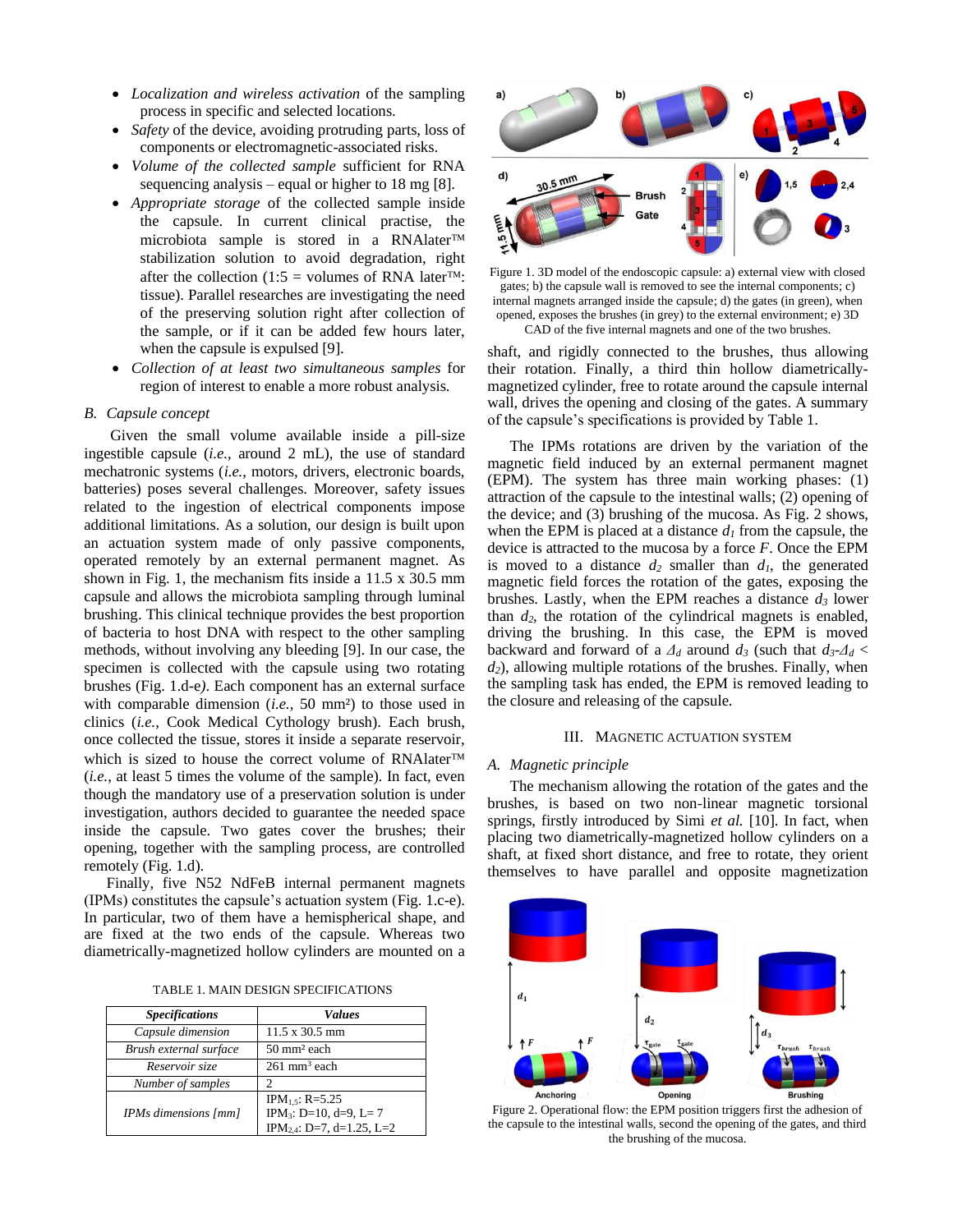vectors. However, if only one of the two magnets is fixed, and an external magnetic field with opposite polarity is applied, strong enough to overcome the local magnetic coupling, the cylinder free to rotate will make a 180° turn. Doing so, it will reach an unstable equilibrium point, and will store potential elastic energy. Once the external magnetic field is removed, the free magnet will go back to its initial position, releasing the stored energy. The main parameter that characterizes the magnetic torsional spring is the internal torque between the two magnets, when the angle between the corresponding magnetization vectors is 90°. This is the highest level of torque, named peak torque, that needs to be overcome by the external magnetic agent to rotate one of the two cylinders.

## *B. Analytical description*

In our design, an extended version of the magnetic torsional spring is used to drive the system. More in details, referring to the nomenclature of Fig. 3, IPMs 1 and 5 work as the fixed magnets for three nested magnetic torsional springs  $(MTS)$ . Accordingly, IPM<sub>3</sub> is the free-to-rotate element of the first MTS, allowing the opening of the gates. Whereas  $IPM<sub>2</sub>$ and IPM<sup>4</sup> are the rotational magnets of the other two MTSs.

In order to correctly dimension the system for guaranteeing the desired behavior, and create a scalable framework, a static model has been developed. Assuming that the environment does not contain any additional ferromagnetic material, it is possible to apply the principle of superposition for the computation of torques and forces induced by multiple magnets.

Fig. 3.a shows the orientation of the magnets in the rest position (*i.e.*, gates closed and capsule free to navigate in the bowel). In this configuration, the internal torque exerted by the magnets fixed to the capsule  $(i.e., \text{IPM}_{1.5})$  on those free to rotate (*i.e.,* IPM2,3,4), has to guarantee the stable closure of the capsule:

$$
\tau_{21} + \tau_{25} > \tau_{24} + \tau_{23} \tag{1}
$$

$$
\tau_{31} + \tau_{35} > \tau_{32} + \tau_{34}.\tag{2}
$$

Where,  $\tau_{21}$  is the torque on IPM<sub>2</sub> given by IPM<sub>1</sub>,  $\tau_{25}$  is the torque on  $IPM<sub>2</sub>$  given by  $IPM<sub>5</sub>$ , *etc*. Since the system is axially symmetric, the torque experienced by  $IPM<sub>2</sub>$  is equal to the one of IPM4, and the same applies to torques on IPMs 1 and 5. Considering Fig. 3.a, as the first step towards the sampling process, the EPM placed at a distance  $d<sub>l</sub>$  from the capsule, need to generate an axial magnetic field gradient



Figure 3. Diagram of the three operational phases and the polarization of the IPMs: a) capsule configuration in rest position, the EPM generate an attraction force on the IPMs; b) the EPM moves forward triggering the IPM<sup>3</sup> rotation (first unstable equilibrium point); c) the EPM moves closer, enabling the rotation of  $IPM<sub>2</sub>$  and  $IPM<sub>4</sub>$  (second unstable equilibrium point) and the consequent brushing.

such that:

$$
F(d_1) = 2F_1 - 2F_2 - F_3 - mg > 0
$$
 (3)

$$
F_1 = F_5, F_2 = F_4.
$$
 (4)

Where  $F$  is the total vertical force exerted on the capsule,  $F_1$ ,  $F_2$  and  $F_3$  refer respectively to the magnetic vertical force on IPM1,2,3 and *mg* is the capsule weight force to overcome to ensure the adhesion of the system to the intestinal mucosa.

Secondly, placing the EPM closer to the capsule (Fig. 3.b), at a distance  $d_2 < d_1$ , the torque induced by the EPM on IPM<sub>3</sub> (*i.e.*,  $\tau_{36}$ ), must overcome the internal torques between IPM<sup>3</sup> and the IPMs 1 and 5, thus allowing to open the gate:

$$
\tau_{36} (d_2) > 2\tau_{31} - 2\tau_{32}.
$$
 (5)

At this stage, the brushes do not rotate yet, so the external magnetic field does not overcome the internal torques on IPMs 2 and 4:

$$
\tau_{26} (d_2) < \tau_{21} + \tau_{23} - \tau_{24} + \tau_{25}. \tag{6}
$$

Finally, moving the EPM at a distance  $d_3$  from the capsule (such that  $d_3 < d_2$ ), the external torque on IPMs 2 and 4 overcome the internal couplings, thus allowing the rotation of these two magnets (Fig. 3.c), while keeping the gates opened:

$$
\tau_{26} (d_3) > \tau_{21} + \tau_{23} - \tau_{24} + \tau_{25}. \tag{7}
$$

# IV. MAGNETIC MODELLING

# *A. Design workflow*

The dimensioning of the actuation system has involved multiple steps in order to meet the design requirements. Considering the maximum volume of the capsule and leaving space for the two reservoirs of RNAlater<sup>TM</sup>, the internal magnets sizing is a trade-off between stability and external magnetic activation. As a matter of fact, the bigger the internal torque on the IPM3, the more robust is the closure of the gates. However, it implies also having a bigger external magnet for remote activation. Hence, first the IPMs were dimensioned and their relative distances computed. Secondly, the magnetic field able to overcome the torques on the IPMs during the opening and brushing phase was computed. Finally, the EPM able to provide the computed field was selected, and the operational distances from the capsule, for each working phase, were assessed. The optimal volume, shape and type of magnetization of the EPM were investigated to provide an almost uniform magnetic field at the capsule site. To this end, two models were used for solving the systems of equations: one analytical and one numerical. The analytical modelling is an implementation of the charge and current model for approximating the magnetic field flux density, interaction forces and torque deriving from a magnetic source [11]–[13]. The framework was developed using Matlab (Mathworks). Whereas the numerical model involves the solution of the magnetostatic equations using the Finite Element Method (FEM) with the software COMSOL Multiphysics® (Stockholm, Sweden). Lastly, for a final validation of the modelling framework, benchtop experiments were conducted with test magnets (Section V).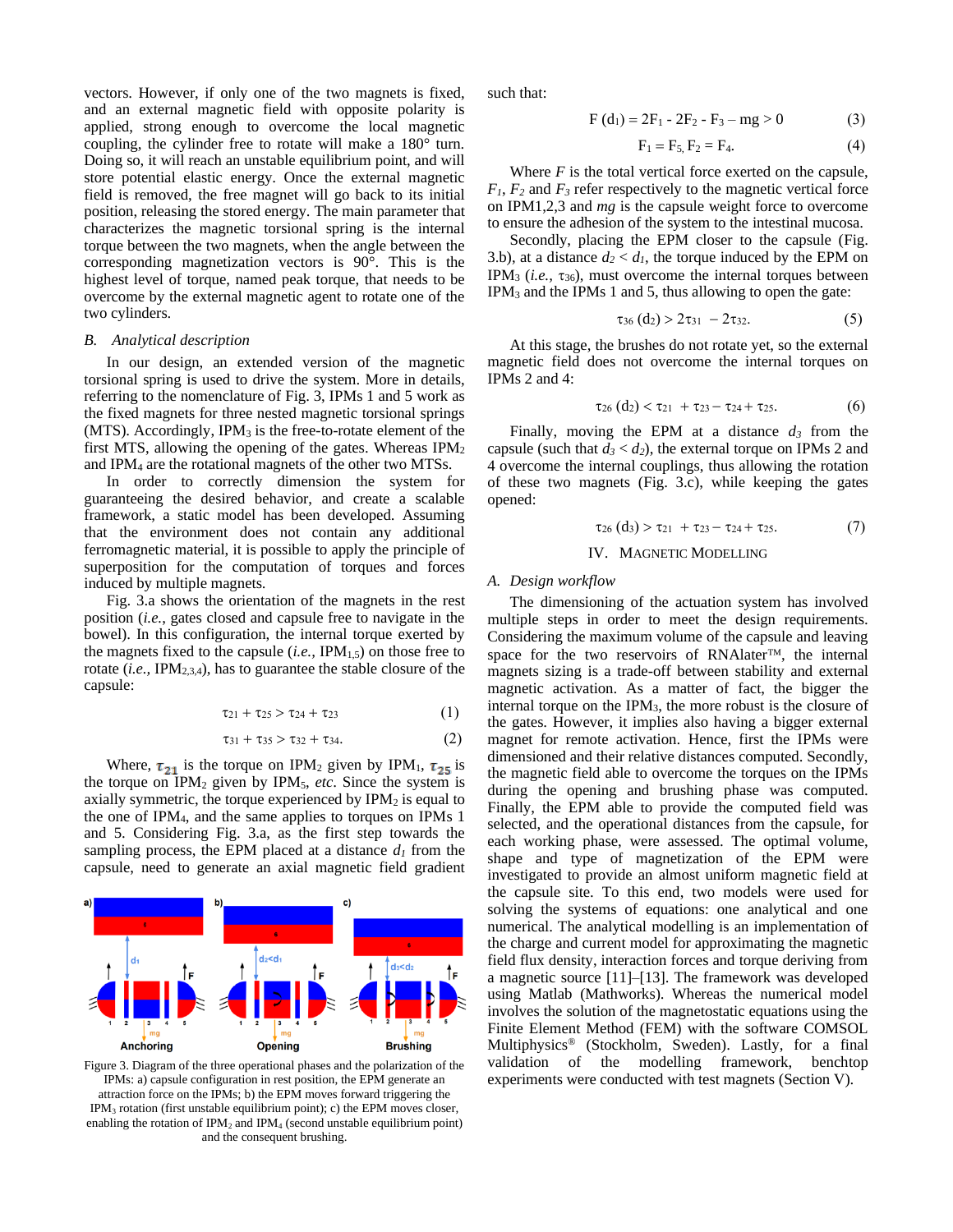# *B.Internal torques between IPMs*

The dimensions of the internal magnets were maximized, to increase the torque generated by the EPM on the IPMs. As a matter of fact, bigger magnets experience higher torques and forces under a fixed magnetic field. The final values are reported in Table 1. All the magnets are NdFeB with N52 magnetization grade, the highest available (*i.e.*, *Br* =1.45T).

As a second step, a set of simulations was conducted to investigate the optimal solution for locating the magnets inside the capsule. To this end, the internal torques, for the three working phases were computed varying the length of the capsule from 26.5 to 30.5 mm, with steps of 1 mm. This specific range falls between the length of the Pillcam™ SB3  $(i.e., 26.2 mm)$  and the Pillcam<sup>TM</sup> Colon  $(i.e., 32.3 mm)$ , leaving few mm from the maximum length to account for any addition external covers or sheaths that might increase the final size. Meanwhile, the surface-surface distance between IPM<sub>1</sub> and IPM<sub>2</sub> was varied from 0.5 mm to 4 mm with steps of 0.5 mm. The results are shown in Fig. 4. As the best tradeoff between stability (low internal torques cause the capsule to open too easily, even when not desired) and remote activation, the capsule dimensions were established, in the first place, of 28.5 mm, and maximum distance between IPMs 1 and 2 (*i.e.*, *d* =3 mm). Accordingly, the torque needed to rotate the IPM<sup>3</sup> during the opening phase is 3.7 mNm, and to rotate IPMs 2 and 4 during the brushing is 6.05 mNm (solution computed analytically). These values are provided by an external uniform magnetic fluid density of at least *B*=30 mT (opening) and *B*=75 mT (brushing), as resulting from a second set of simulations.

# C. *External torques induced by an EPM on the IPMs*

The first step towards the selection of the EPM was choosing its optimal shape and the type of magnetization, at a fixed volume, inducing the highest torques on  $IPM<sub>2</sub>$  and IPM3. Following, the volume can be scaled to allow the proper triggering of the opening and brushing phase, at distances compatible with the anatomy of the patient. As a result of an initial pilot experimentation, an EPM volume of around 1000 cm<sup>3</sup> is needed to activate IPMs 2 and 4 at a distance of 100 mm, which is the usual range used for endoscopic magnetic locomotion [10]. Hence, fixing the volume of the EPM to 1000  $\text{cm}^3$ , the torque on IPM<sub>2</sub> induced by several cylinders with axial and diametrical



Figure 4. Peak torque curves of IPM<sub>2</sub> and IPM<sub>3</sub> varying the length of the capsule (L [mm]) and the distance between  $IPM<sub>1</sub>$  and  $IPM<sub>2</sub>$  (results of the analytical model). These values are those that need to be overcome by the EPM to open the gate  $(\tau_3)$  and brush the mucosa  $(\tau_2)$ .

magnetization, and cubes, with different sizes ratio were computed (EPMs *Br*=1.45T), at variable distances. The results are shown in Fig. 5, and highlight that the highest torque is provided by the axially-magnetized cylinder with dimensions: *D*=15 cm *L*=5,6 cm.

With these dimensions, the EPM overcome the  $IPM<sub>2</sub>$  peak torque at a distance of 100 mm from the capsule (surface-tosurface) and the IPM<sub>3</sub> peak torque at 160 mm. Hence, referring to Fig. 3, *d<sup>2</sup>* could be set to 160 mm (opening), and *d*<sup>3</sup> to 100 mm (brushing). These values fall in the range usually considered as the average distance between an endoscopic capsule and the skin, for people with a normal body mass index (BMI) [10]. However, giving the scalability of the framework and the lack of any restriction on the size of the external actuator, the EPM volume might be increased in the future to be compatible with patients having higher BMI.

# V.EXPERIMENTAL VALIDATION

To assess the magnetic models and verify the predicted torques, a series of four benchtop experiments were conducted (named A, B, C, D). Since capsule's selected magnets require a custom production, high cost and long delivery times, easy-to-acquire and commercially-available magnetic cylinders have been used for testing the model. Each test required the use of a robotic arm (RV-3SB, Mitsubishi Corp., Tokyo, Japan) for high precision regulation of the distances. A triaxial force/torque sensor, (Nano 17-E, ATI Industrial Automation, U.S.) was used in tests A and B for measuring the torques. Each time, the five readings from the sensor were acquired, and its average value was used as a reference. For all the four experiments, the supports were either 3D printed in ABS, or manufactured with Teflon® and aluminum to avoid magnetic interferences. The screws used to fix the supports and the shaft were non-ferromagnetic (*i.e.*,



Figure 5. Torques induced on IPM<sup>2</sup> by different EPM with fixed volume of 1000 cm<sup>3</sup> , at variable distances IPM-EPM (results of the analytical model). The EPMs investigated are axially magnetized cylinders, diametrically magnetize cylinders, and cubes. The red line shows the peak torque for IPM2, which when reached, allow to rotate the magnet (brushing).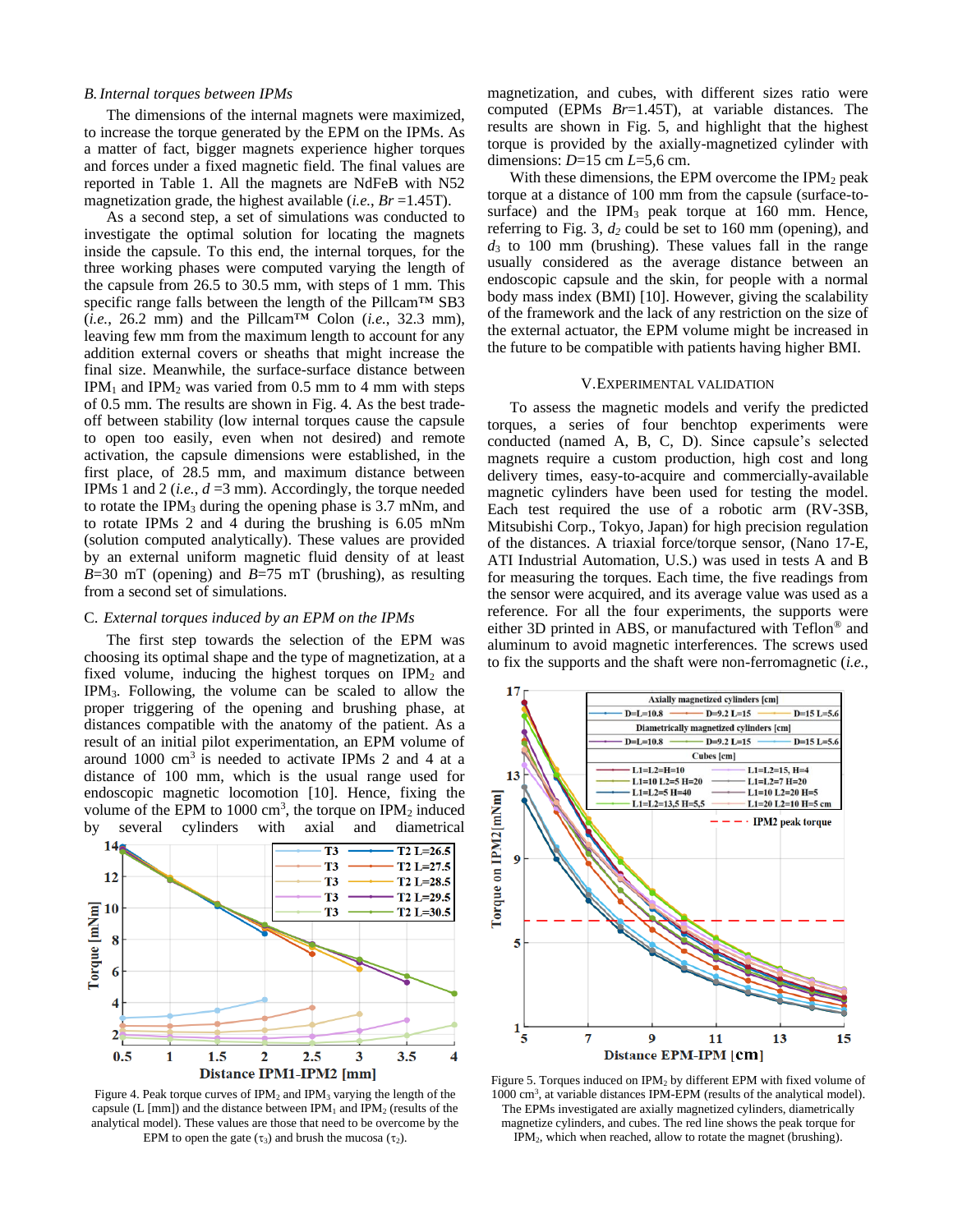aluminum, Teflon®). Each test was repeated five times, and the results obtained were compared with the predicted values of both the analytical and numerical models.

# *A. Test A*

A first step in assessing the model was to validate the estimated torque between two concentric cylindrical magnets, varying their relative distance and angle. This configuration is the one used for estimating the internal torques between the IPMs. To this end, two identical hollow cylinders with diametrical magnetization (NdFeB 35H, *Br*=1.17 T, *L*=6 mm,  $D=8$  mm and  $d=2$  mm) were used. As shown in Fig. 6.a, one magnet was fixed to the benchtop, while the other one was attached to the load cell through a connector made in aluminum, long enough to avoid any interferences of the sensor with the magnetic field. The load cell was then attached to the robotic arm, to control the magnet position. In a first test (Test A.1), the two cylinders were placed one in front of the other, with a  $90^\circ$  mismatch between their polarization vectors, and a surface-to-surface distance ranging from 5 to 57 mm, considering 1 mm steps.

In a second test (Test A.2), the distance between the cylinders was fixed to 10 mm, and the magnet attached to the robot was rotated from 0 to 360°, with steps of 30° each. In both cases, for each step, the axial torque was recorded and noted.

# *B. Test B*

The second experimental set-up was designed to validate the torque estimated between one IPM and the EPM. As in the previous experiment, one diametrically magnetized cylinder (NdFeB 35H, *Br*=1.17 T, *L*=6 mm, *D*=8 mm and *d*=2 mm) was attached to a load cell, connected to the robotic arm. However, in this case, a bigger cylindrical magnet (NdFeB N35, *Br*=1.35 T, *D*=50 mm and *L*=25 mm), with axial magnetization, was fixed to the benchtop. In the first test (Test B.1), the magnet attached to the robotic arm was progressively moved towards the fixed magnet from a distance of 34 to 12 mm, with 1 mm steps. Meanwhile, the angle between the two magnetization vectors was fixed to  $90^\circ$  as shown in Fig. 6.b. Whereas, in the second test (Test B.2), the distance surface-to-surface between the two components was fixed to 50 mm, and the IPM was rotated around its main axis from an angle of 0° to 180°, with steps of 30°. In both cases, at each step, the torque was recorded by the load cell and noted down.

#### *C.Test C*

The third set of experiments aimed at validating the magnetic torsional spring model, and the estimated operational distance of the EPM. In this case, the two cylindrical magnets used in the first test (*i.e.*,  $B_r = 1.17$  T,  $L = 6$ mm, *D*=8 mm and *d*=2 mm) were mounted on a shaft, which was fixed through a support to the benchtop (Fig. 6.c). One magnet was fixed, while the other (free to rotate), was placed at a surface-to-surface distance of 6.5 mm from the first one. A disk made of a low friction material (*i.e.*, Teflon®) was used as a spacer for the magnets. The previously introduced axially-magnetized cylinder, was attached to the robotic arm using a non-ferromagnetic connector (*Br*=1.35 T, *D*=50 mm and *L*=25 mm). Starting from a distance of 100 mm from the IPMs, the EPM was progressively moved forward. The distance IPM-EPM at which the magnet free to rotate made a turn of 180° was noted.

#### *D.Test D*

Finally, the last experiment was designed to test the whole system. In this case, five different diametrically magnetized hollow cylinders, resembling those sized for the capsule, were mounted on a support. The most external magnets (in Fig. 6.d IPMs 1 and 5) were fixed (NdFeB 35H,  $B_r=1.17$  T,  $L=6$  mm,  $D=8$  mm and  $d=2$  mm), as in the endoscopic capsule. Two additional hollow cylinders (Sm2Co17 YXG30, *B<sup>r</sup>* =1.08 T, *L*=2 mm, *D*=8 mm, *d*=2 mm), reproducing IPMs 2 and 4, were spaced (surface-tosurface) 2 mm apart, from the closest fixed magnet, and let free to rotate. Finally, a thin cylinder (Sm2Co17 YXG30, *B*<sub>*r*</sub>=1.08 T, *L*=4 mm, *D*=12 mm and *d*=8.5 mm) was mounted on a cylindrical support, fixed to the shaft. This magnet, mimicking IPM3, was let free to rotate, and was spaced 2 mm respectively from magnets 2 and 4 (see Fig. 6.d). All the spacer and the support were built in Teflon®, to minimize the contact friction. The previously mentioned axiallymagnetized cylinder  $(B<sub>r</sub>=1.35$  T,  $D=50$  mm and  $L=25$  mm), was attached to the robotic arm, with its surface centering the magnets mounted on the support. The cylinder was moved from a distance of 130 mm towards the IPMs. The points in which magnets 2 and 4 and magnet 3 turned was recorded.

# *E.Results*

The aim of the experiments was to validate the modelled torques, forces and EPM operational distances. The results are summarized in Table 2. To this end, Test A and B



Figure 6. a) Experimental setup to validate the internal torque between two IPMs varying their relative distance d and the angle θ; b) experimental setup to validate the torque induced by the EPM on a IPM varying their relative distance d and the angle θ; c) experimental setup to validate the distance at which the EPM triggers the magnetic torsional spring, and allows the rotation of an IPM; d) experimental setup to validate the distances at which the EPM triggers the rotation of IPM<sub>3</sub> (opening) and IPM<sub>2.4</sub> (brushing).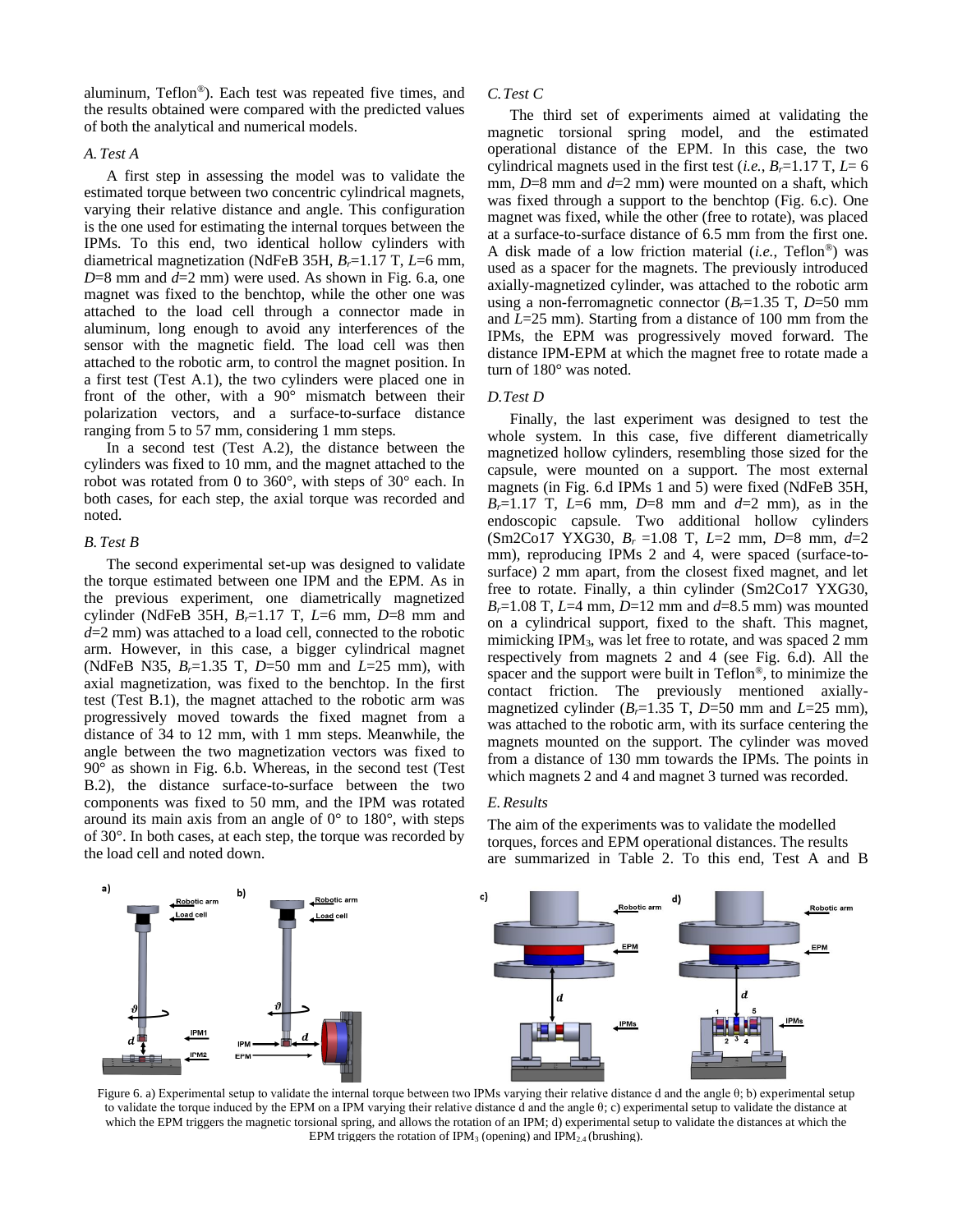provided good results, having the experimental torque curves overlapping with the estimated ones (see Fig. 7); for Test A.2, FEM outperformed the analytical solution. Regarding

Test C a slight mismatch between simulated and real results was reported. This is probably due to the non-perfect alignment between the EPM and IPM center, which induces additional torques that contribute to the rotation of the IPM (happening at a slight further distance IPM-EPM than the simulated one). Finally, in Test D, both IPM<sub>3</sub> and IPM<sub>2,4</sub> rotated when the EPM was closer to the estimated operational distance. The reason for this observed behavior comes from an additional resistive factor which contribute to the overall axial torque of the IPM. As a matter of fact, while rotating under the influence of the EPM, the IPMs experience internal attractive/resistive magnetic forces and slight torques on the other two axes. These, together with the contact friction, increase the overall mechanical torque on  $IPM<sub>3</sub>$  of a 30%. Whereas, for  $IPM<sub>2,4</sub>$ , it doubles the resistive peak torque.

# VI. DISCUSSION AND CONCLUSION

 In this paper, we present a novel magnetic actuation system of an ingestible capsule designed for enabling the collection of microbiota samples throughout the whole GI tract. The system allows *in situ* sampling of the microbiota, and remote activation with an external permanent magnet. Localization of the system is possible, performing triangulation of the magnetic flux density measured with external Hall effect sensors (*e.g.,* asking the patient to wear a belt with hall effect sensors) [14]. However, its development is out of the scope of this paper. The passive nature of the magnets, replacing standard electrical components, intrinsically makes the system safer and easier to translate in the clinical practice. The actuation system, based on multiple magnetic torsional springs, was dimensioned through a scalable framework, based on numerical and analytical simulations. The validity of the computational model and the functions of the actuation system were evaluated experimentally with a series of benchtop tests. Accordingly, a scaled set-up assessed the validity of the computed torques and verified the overall operations of the system. To this end, the experimental platform included a set of permanent magnets with slight bigger size to those designed for the final prototype. The tests allowed to estimate a resistive mechanical factor which contributes to the torque on the IPMs for a second-round design and final implementation.

As a final step, considering the discovery of the corrective parameter through the experiments, the prototype

TABLE 2. SUMMARY OF RESULTS OF TEST A AND TEST B

|             | <b>Estimated torque error</b> (Mean $\pm$ SD) |                                             |                       |
|-------------|-----------------------------------------------|---------------------------------------------|-----------------------|
| <b>Test</b> | Analytical vs                                 | Numerical vs                                |                       |
|             | experimental data                             | experimental data                           |                       |
| A.I         | $0.02 + 0.02$ mNm                             | $0.05 \pm 0.04$ mNm                         |                       |
| A.2         | $0.1 \pm 0.04$ mNm                            | $0.08 \pm 0.02$ mNm                         |                       |
| B.1         | $0.13 \pm 0.05$ mNm                           | $0.21 \pm 0.12$ mNm                         |                       |
| B.2         | $0.02 \pm 0.02$ mNm                           | $0.03 \pm 0.01$ mNm                         |                       |
|             | <b>Estimated distance</b>                     |                                             | <b>Experimental</b>   |
|             | Analytical model                              | Numerical model                             | distance              |
|             |                                               |                                             | (Mean $\pm$ SD)       |
| C           | $77 \text{ mm}$ ( $\Delta = 5 \text{ mm}$ )   | $76 \text{ mm}$ ( $\Delta = 6 \text{ mm}$ ) | $82+1.4$ mm           |
| D           | Open: $105 \text{ mm}$                        | Open: $110 \text{ mm}$                      | Open: $95 \pm 4.5$ mm |
|             | Brush: 32 mm                                  | Brush: 32 mm                                | Brush: $18 \pm 3$ mm  |

design is modified. Accordingly, the final capsule length is set to 30.5 mm. Doing so, the pure magnetic peak torque on  $IMP_{2,3,4}$  is decreased. Following, the size of the EPM is increased to *L*=73 mm and *D*=195 mm: to allow the activation despite the additional resistive contribution on the IPMs torques. In this way the new EPM operational distances are  $d_2=200$  mm (*i.e.*, opening) and  $d_3=100$  mm (*i.e.,* brushing), still compatible with operating distances. As a matter of fact, the final dimensioning is made in order to keep the minimum distance capsule (IPMs)-EPM (*i.e., d3*) to 100 mm, which is a reasonable estimation of the average distance between the skin and the bowel [10]. In this way, the EPM dimensions were modified maintaining the shape, type of magnetization, and the dimensional ratio between the diameter and the height, set in Section IV and considered optimal. With a final volume of  $2179 \text{ cm}^3$ , and a weight of 16.3 kg, the EPM might be fixed to a supportive arm (*e.g.,* Martin's Arm), and manipulated by hands from the clinician.

The design parameters, derived from the validated computational models and the benchtop experiments, will enable the authors to build the final capsule prototype. Hence, all the components will be mounted inside a biocompatible case and a set of future experiments will aim at assessing the ability of the designed device to collect and store microbiota samples, in *ex-vivo* and *in-vivo* scenarios. Foreseen challenges include ensuring the sealing of the capsule, to avoid any contamination of the samples, but keeping the friction forces low. Possible solutions might involve a combination of different technologies, *e.g.,* siliconbased plugs, expanding hydrogels, eccentric rotational mechanism and external enteric coverings.



Figure 7. Torque curves obtained from tests A and B; comparison of experimental results, with the analytical and numerical models.